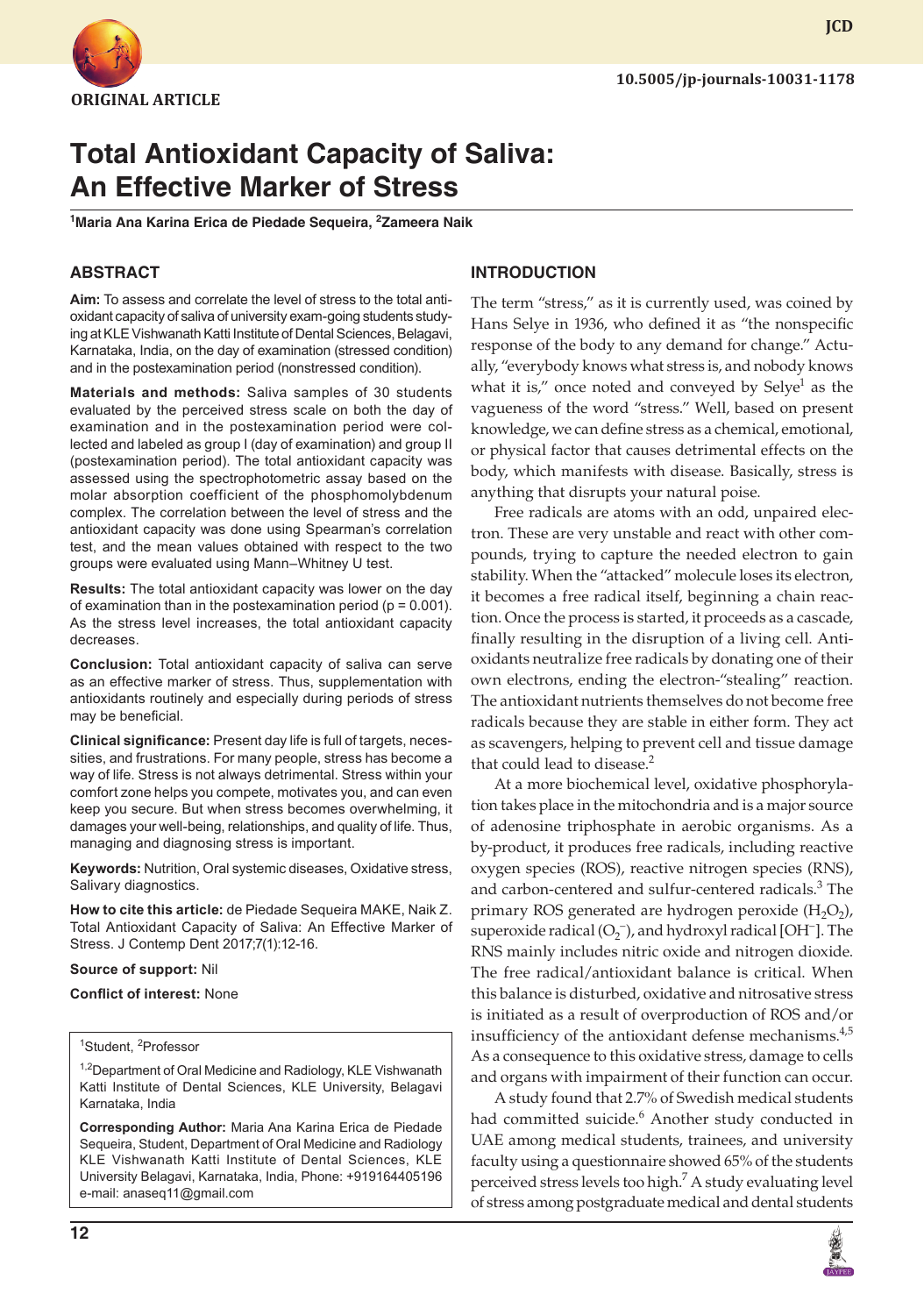revealed 54, 22, and 10% of students with mild, moderate, and severe stress respectively.<sup>8</sup> We can protect ourselves from the stress-induced ill-effects by knowing how the body's stress response works, its signs and symptoms, and taking appropriate steps to reduce the same. Noting the statistics of stress seen in health care profession students and due to scarcity of studies in this area, the current study was undertaken to bring about awareness of the need to care for oneself and to consume proper food or supplements routinely and especially during periods of stress, such as examinations.

Studies linking the association between psychological stress and antioxidant status have been undertaken on various body fluids. This study was undertaken to assess the total antioxidant capacity through saliva as saliva has several advantages, such as being noninvasive, cost-effective, easy to store and transport, multiple collections without much discomfort and anxiety, safer for health care providers due to reduced exposure to hepatitis C virus and human immunodeficiency virus, easier to manipulate as it does not clot like blood, and so on.

The objective of the current study was to assess the total antioxidant capacity of saliva of exam-going postgraduate students studying at KLE Vishwanath Katti Institute of Dental Sciences, Belagavi, Karnataka, India, on the day of examination (stressed condition) and in the postexamination period (nonstressed condition) and correlating the results obtained with the level of stress.

#### **MATERIALS AND METHODS**

This study aimed to compare the total antioxidant capacity of saliva on the day of examination (stress condition) and in the postexamination period (nonstress condition). The trial was approved by the University's Clinical Research Ethics Board and was conducted in accordance to the consort guidelines. Recruitment, randomization, and clinical and analytical methods have been described in detail previously.<sup>9,10</sup>

## **Study Participants**

The study subjects comprised of 30 randomly selected healthy University exam answering students studying in the KLE Vishwanath Katti Institute of dental sciences, Belagavi who gave a written informed consent and were willing to participate in the study. Age of the participants was between 24-27 years. During the course of the study, all participants consumed a similar diet typical for the KLE hostels during both the "non-stress" (period post examination) and stress conditions (on the day of the examinations). They were instructed not to take any antioxidant vitamins, minerals or other such natural products, and to avoid excessive intake of fruits,

vegetables, juices, wine, alcoholic drinks. There were no unintended outcomes of the measures taken.

Study participants were evaluated on the basis of the perceived stress scale  $(PSS)^{11}$  on both the occasions, the day of examination and in the post exam period. As expected the perceived stress scale score (PSS) obtained was higher on the day of examination than in the period post examination. Saliva samples were collected from each of the participants and labelled as group A (day of examination, stressed condition) and group B (post examination period, non-stressed condition).

#### **Saliva Collection**

On the day of collection, study participants were directed not to consume any food prior to collection of the saliva sample. Each subject was seated with their head held slightly down and was asked not to swallow or move the tongue or lips during the collection. Saliva was allowed to accumulate in their mouth for 2 minutes followed by asking them to spit the accumulated saliva into the receiving vessel.<sup>12</sup> Similar method of collection was used on both the occasions. Saliva samples obtained were centrifuged immediately to remove cell debris (1,000g for 10 minutes at 4°C). The supernatant was removed and stored in small aliquots at 4°C until analysis.

## **Total Antioxidant Capacity Analysis**

The assessment of the total antioxidant capacity of saliva was done at the KLE Dr Prabhakar Kore Basic Research laboratory of KLE University, Belagavi, Karnataka, India. An aliquot of 0.1 mL of saliva containing a reducing agent (ethanol) was combined in an Eppendorf tube with 1 mL of a reagent solution, which contains 0.6 M sulfuric acid, 28 mM sodium phosphate, and 4 mM ammonium molybdate. The tube was capped and incubated in thermal block at 95°C for 90 minutes. After the samples cooled down to room temperature, the absorbance of the aqueous solution of each was measured at 695 nm against a blank. Phosphomolybdenum assay is based on the reduction of phosphate-Mo (VI) to phosphate Mo (V) by the sample and subsequent formation of a bluish green color phosphate/Mo (V) complex at acid pH. Quantitation of total antioxidant level was based on the molar absorption coefficient of the phosphomolybdenum complex.<sup>10</sup>

## **Statistical Analysis**

Data entry was done on an excel sheet and analyzed using the Statistical Packages for the Social Sciences for Windows 19.0 (SPSS Inc. Chicago, IL, USA). The statistical comparison of the mean values obtained with respect to the two groups was evaluated using Mann–Whitney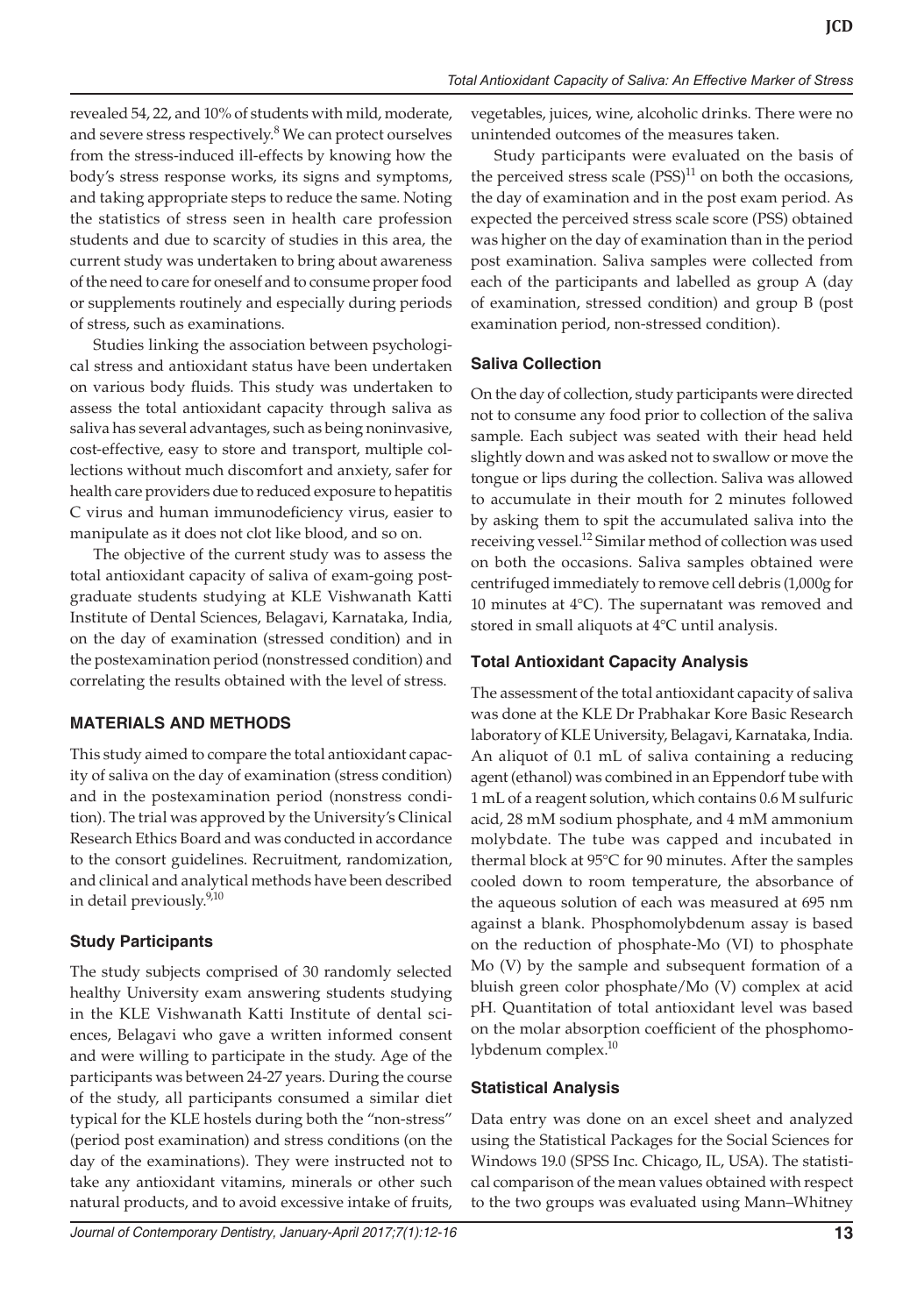U test. The correlation between the level of stress and the total antioxidant capacity of saliva was done using Spearman's correlation test.

## **RESULTS**

The results of the Mann–Whitney U test revealed statistically significant ( $p = 0.001$ ) difference in the mean values of the two groups, i.e., samples obtained on the day of examination (stress condition) and in the postexamination period (nonstress condition). The total antioxidant capacity of saliva was significantly lower on the day of examination than in the postexamination period, i.e., in the stressed condition as compared with the nonstressed condition.

The results of Spearman's correlation test revealed a statistically significant ( $p = 0.001$ ,  $R = 0.854$ ) relation between the level of stress and the total antioxidant capacity of saliva. Thus, with an increase in the level of stress, there is a decrease in the total antioxidant capacity. Through the results of the study conducted, it can be said that the total antioxidant capacity of saliva can serve as an effective marker of stress (Graphs 1 and 2).

## **DISCUSSION**

Stress and stress-related anxiety and depression in medical and dental students are being increasingly reported in the literature. Studies have been stated earlier supporting the same.<sup>6-8</sup> Health care education is stressful and demanding. The stress may affect the students' academic performance and mental and physical health. These studies have also found that perceived stress is associated with a lower quality of life and premature death.

Stress is not always bad. Within one's comfort zone, stress can help you compete, push you to do your best,

 $5.0$  $4.5$  $4.0$  $3.5$  $3.0$ 2.5  $2.0$  $1.5$  $1.0$  $0.5$  $\overline{0}$ **Group A** Group B Total antioxidant capacity of saliva

**Graph 1:** Total antioxidant capacity of saliva is higher in group B i.e., in samples obtained following periods of stress (post examination period) than group A, i.e., samples obtained in stressed condition (on the day of examination)

even keep you secure in threatening situations. But when stress becomes overwhelming, it can damage your well-being, relationships, and quality of life. Increasing evidence exists, suggesting a link between the hypothalamic–pituitary–adrenal axis (activated during stress) and oxidative stress. The correlation between free radicles, antioxidants, organs, and organ systems is exceptionally intricate; hence, understanding the process of oxidative stress is crucial to protecting ourselves from the detrimental effects of the same.

A positive association has been found between stress and sleep disturbances, eating habits (such as eating insufficient), a lack of physical exercise, alcohol consumption, smoking, and drug consumption.<sup>13</sup> The harmful effects of stress in the body and, in particular, oxidative stress range from asthma, obesity, diabetes, depression and anxiety, Alzheimer's disease, and so on.<sup>14-17</sup> In the oral cavity, the effects range from periodontitis, recurrent aphthous ulcers, myofunctional pain dysfunction syndrome, atypical orofacial pain to even lichen planus, oral cancer.18-21

Lesgards et al<sup>22</sup> studied the influence of different lifestyle factors on their test system, which measured resistance of red blood cells to oxidative challenge. Their study showed psychological stress is a major factor influencing the antioxidant status. A similar conclusion was reached by Blake-Mortimer et al<sup>23</sup> using enzyme 5′ ecto-nucleotidase (NT), a marker located on the external surface of lymphocytes. Psychology students were monitored at low level of stress (after a holiday) and at high levels of stress (examination/ thesis writing), using the profile mood score. The scores significantly coincide with the level of NT, which was higher during the stress period as compared with the nonstressed period.<sup>23</sup>



**Graph 2:** Negative correlation between stress and total antioxidant capacity

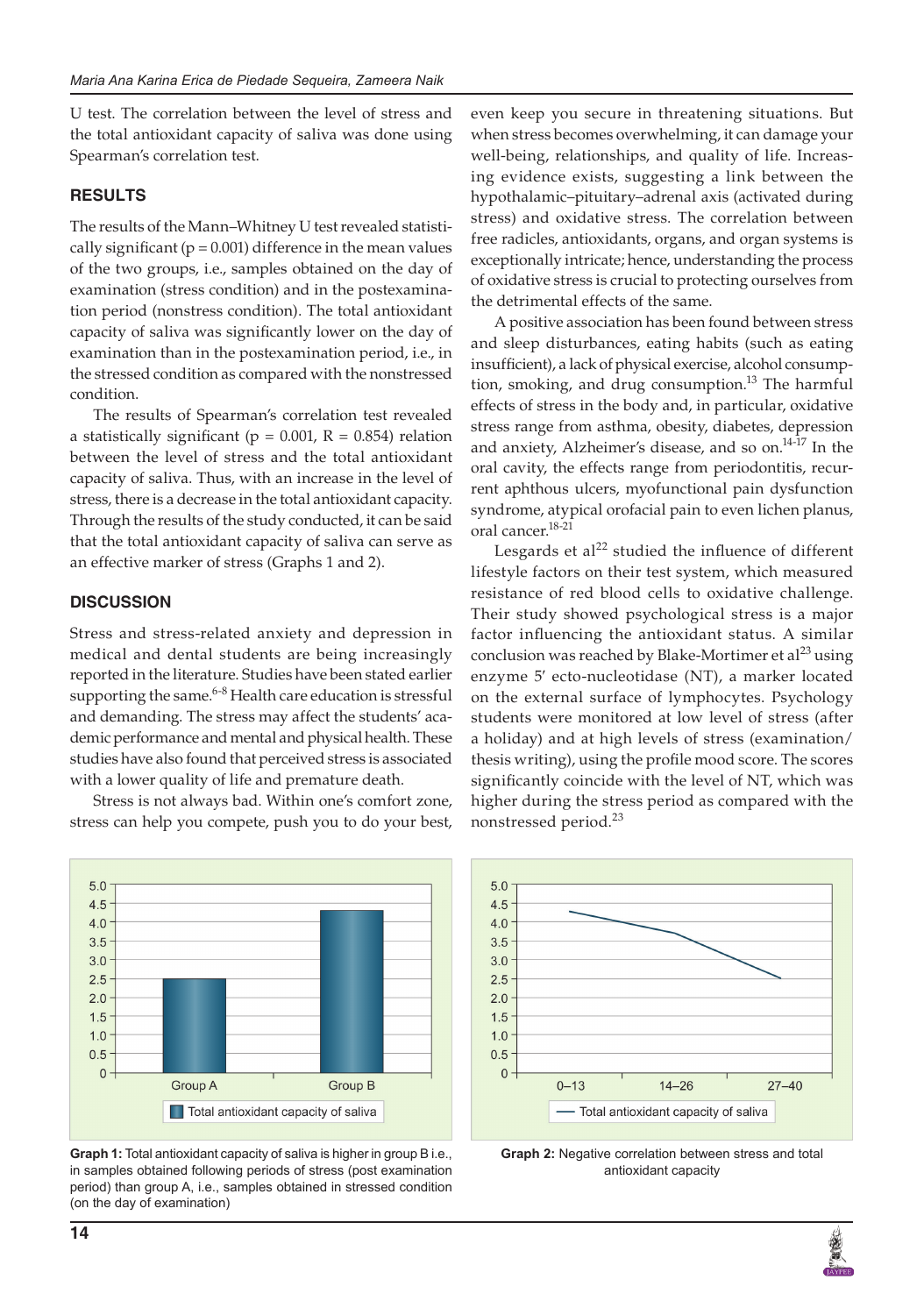The findings of the current study conducted correlate with those obtained in other studies. Sivoňová et al<sup>9</sup> conducted a study on assessment of oxidative stress in university students during examinations. Their study was done on 15 healthy medical students in nonstressed and stressed conditions and revealed decrease in antioxidant status of plasma during periods of stress  $(p < 0.05)$ . Another study conducted by Eskiocak et  $al<sup>24</sup>$  revealed similar results in seminal plasma. Their study was conducted on 34 medical students during periods of stress and no stress ( $p < 0.05$ ).

Møller et al $^{25}$  found that psychological stress increases oxidative stress. They also suggested that regular exercise and carbohydrate-rich diet seem to increase the resistance against oxidative stress. The recommendations of studies conducted are that fruits, vegetables, and less processed staple foods, grains, and nuts ensure the best protection against the development of diseases caused by oxidative stress, such as cancer, coronary heart disease, obesity, type II diabetes, hypertension, and cataract.<sup>26</sup> The beneficial health effect is due to antioxidants present in fruit and vegetables.<sup>27</sup>

Dietary antioxidants, such as fruits, e.g., apples, grapes, pears etc.; vegetables like beetroot, broccoli, celery etc.; and beverages, such as tea, spices, and others rich in antioxidants may have a remarkable therapeutic potential in preventing the onset of various degenerative conditions. Good nutrition especially during stressful conditions leading to oxidative stress can promote better health to prevent illnesses. The findings of the current study of a negative correlation between stress and the total antioxidant capacity indicate an important protective role of sufficient supply of antioxidants during periods of stress. Thus, supplementation with antioxidants may be beneficial routinely and especially during periods of stress.

## **CONCLUSION**

The first step of proper stress management is awareness. We should be aware of all the existing stressors in our personal lives and develop appropriate skills to balance professional and academic demands with a healthy way of living. Most of us are responsible for majority of our own stressors and thus we should learn and pursue certain stress-decreasing practices. Developing good management skills, exercising regularly, practicing good sleeping habits are some of them.

The results of the current study suggest that total antioxidant capacity of saliva can serve as a marker of stress. The results also reveal a decrease in total antioxidant capacity during periods of stress. Supplementation of antioxidant or just consuming the right food can protect us from a wide variety of detrimental consequences of stress. Managing our stress means managing our lives. If we take charge of our stress, our lives will thank us for it.

## **ACKNOWLEDGMENTS**

Authors would like to thank the staff of KLE Dr Prabhakar Kore Basic Research laboratory of KLE University, Belagavi have guided us with the protocol for assessment of the total antioxidant capacity of saliva especially Mr Shridhar C. Ghagane.Also we are grateful to Dr Supriya Vyavahare, post graduate student of Department of Public Health Dentistry of KLE Vishwanath Katti Institute of Dental Sciences who helped us with the statistical analysis of the study.

## **REFERENCES**

- 1. Selye H. The evolution of the stress concept: the originator of the concept traces its development from the discovery in 1936 of the alarm reaction to modern therapeutic applications of syntoxic and catatoxic hormones. Am Sci 1973 Nov;61(6): 692-699.
- 2. Health Check Systems. Understanding free radicles and anti-oxidant. 2011. [cited 2016 Jul 4]. Available from: http:// www.healthchecksystems.com/antioxid.htm.
- 3. Pero RW, Roush GC, Markowitz MM, Miller DG. Oxidative stress, DNA repair, and cancer susceptibility. Cancer Detect Prev 1989 Dec;14(5):555-561.
- 4. Berg D, Youdim MB, Riederer P. Redox imbalance. Cell Tissue Res 2004 Oct 1;318(1):201-213.
- 5. Kohen R, Nyska A. Oxidation of biological systems: oxidative stress phenomena, antioxidants, redox reactions, and methods for their quantification. Toxicol Pathol 2002 Nov-Dec;30(6):620-650.
- 6. Dahlin M, Joneborg N, Runeson B. Stress and depression among medical students: a cross-sectional study. Med Educ 2005 Jun 1;39(6):594-604.
- 7. El-Gilany AH, Amr M, Awadalla NJ, El-Khawaga G. Perceived stress among medical and law students in Mansoura, Egypt. Egypt J Occup Med 2009 Jan;33(1):1-3.
- 8. Sharma B, Prasad S, Pandey R, Singh J, Sohdi KS, Wadhwa D. Evaluation of stress among post-graduate medical and dental students: a pilot study. Delhi Psychiatry J 2013 Oct;16(2): 312-316.
- 9. Sivoňová M, Žitňanová I, Hlinčíková L, Škodáček I, Trebatická J, Ďuračková Z. Oxidative stress in university students during examinations. Stress 2004 Sep 1;7(3):183-188.
- 10. Prieto P, Pineda M, Aguilar M. Spectrophotometric quantitation of antioxidant capacity through the formation of a phosphomolybdenum complex: specific application to the determination of vitamin E. Anal Biochem 1999 May 1;269(2):337-341.
- 11. Cohen, S.; Williamson, GM. Perceived stress in a probability sample of the United States. In: Spacapan S, Oskamp S, editors. The social psychology of health. Newbury Park (CA): Sage; 1988. p. 31-67.
- 12. Navazesh M. Methods for collecting saliva. Ann N Y Acad Sci 1993 Sep 1;694(1):72-77.
- 13. Schneiderman N, Ironson G, Siegel SD. Stress and health: psychological, behavioral, and biological determinants. Annu Rev Clin Psychol 2005 Apr 27;1:607-628.